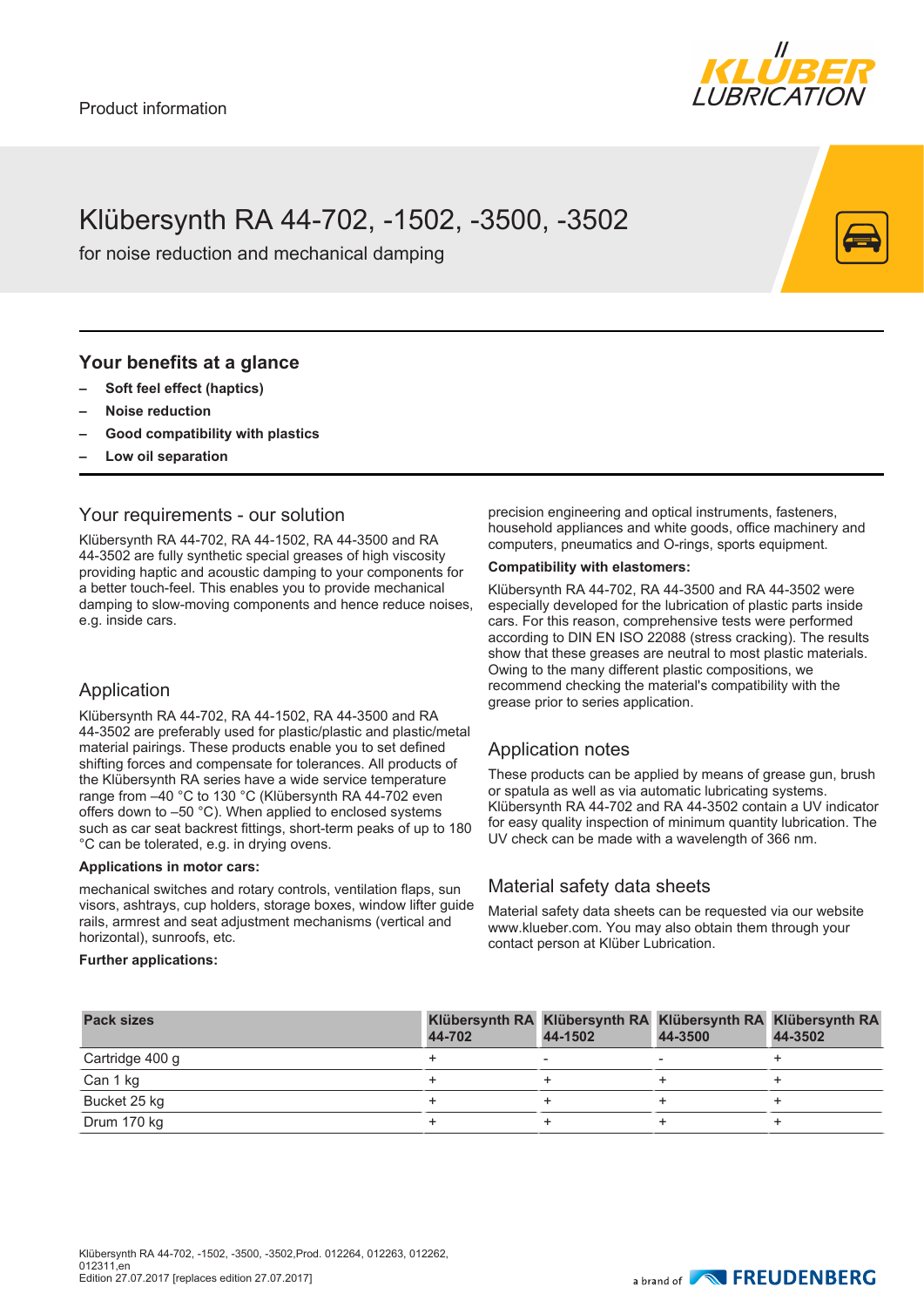# Klübersynth RA 44-702, -1502, -3500, -3502

for noise reduction and mechanical damping

| <b>Product data</b>                                                                                                                | <b>Klübersynth RA</b><br>44-702    | <b>Klübersynth RA</b><br>44-1502    | <b>Klübersynth RA</b><br>44-3500    | <b>Klübersynth RA</b><br>44-3502    |  |  |  |
|------------------------------------------------------------------------------------------------------------------------------------|------------------------------------|-------------------------------------|-------------------------------------|-------------------------------------|--|--|--|
| Article number                                                                                                                     | 012264                             | 012263                              | 012311                              | 012262                              |  |  |  |
| Chemical composition, type of oil                                                                                                  | synthetic<br>hydrocarbon oil       | synthetic<br>hydrocarbon oil        | synthetic<br>hydrocarbon oil        | synthetic<br>hydrocarbon oil        |  |  |  |
| Chemical composition, thickener                                                                                                    | lithium soap                       | lithium soap                        | lithium soap                        | lithium soap                        |  |  |  |
| Lower service temperature                                                                                                          | -50 °C / -58 °F                    | -40 °C / -40 °F                     | -40 °C / -40 °F                     | -40 °C / -40 °F                     |  |  |  |
| Upper service temperature                                                                                                          | 130 °C / 266 °F                    | 130 °C / 266 °F                     | 130 °C / 266 °F                     | 130 °C / 266 °F                     |  |  |  |
| Colour space                                                                                                                       | beige                              | beige                               | beige                               | beige                               |  |  |  |
| Density at 20 °C                                                                                                                   | approx. 0.87 g/<br>cm <sup>3</sup> | approx. 0.87 g/<br>cm <sup>3</sup>  | approx. 0.85 g/<br>cm <sup>3</sup>  | approx. 0.88 g/<br>cm <sup>3</sup>  |  |  |  |
| Worked penetration, DIN ISO 2137, 25 °C, lower limit<br>value                                                                      | $265 \times 0.1$ mm                | 285 x 0.1 mm                        | 340 x 0.1 mm                        | $275 \times 0.1$ mm                 |  |  |  |
| Worked penetration, DIN ISO 2137, 25 °C, upper limit 295 x 0.1 mm<br>value                                                         |                                    | $315 \times 0.1$ mm                 | 370 x 0.1 mm                        | 305 x 0.1 mm                        |  |  |  |
| Shear viscosity at 25 °C, shear rate 300 s-1,<br>equipment: rotational viscometer, lower limit value                               | 6 000 mPas                         | 8 000 mPas                          | 12 000 mPas                         | 16 000 mPas                         |  |  |  |
| Shear viscosity at 25°C, shear rate 300 s-1,<br>equipment:rotational viscometer, upper limit value                                 | 12 000 mPas                        | 15 000 mPas                         | 18 000 mPas                         | 23 000 mPas                         |  |  |  |
| Kinematic viscosity of the base oil, DIN 51562 pt. 01/<br>ASTM D-445/ASTM D 7042, 40 °C                                            | approx. 720<br>mm <sup>2</sup> /s  | approx. 1 500<br>mm <sup>2</sup> /s | approx. 3 500<br>mm <sup>2</sup> /s | approx. 3 500<br>mm <sup>2</sup> /s |  |  |  |
| Corrosion inhibiting properties of lubricating greases,<br>DIN 51802, (SKF-EMCOR), test duration: 1 week,<br>distilled water       | $= 1$ corrosion<br>degree          | <= 1 corrosion<br>degree            |                                     | <= 1 corrosion<br>degree            |  |  |  |
| Oil separation, DIN 51817 N, after 7 d/40 °C                                                                                       | $= 3 \%$ by<br>weight              | $= 3 \%$ by<br>weight               | $= 5 \%$ by<br>weight               | $= 3 \%$ by<br>weight               |  |  |  |
| Flow pressure of lubricating greases, DIN 51805, test<br>temperature: -40 °C                                                       |                                    | $= 1400$ mbar                       | $= 1400$ mbar                       | $= 1400$ mbar                       |  |  |  |
| Flow pressure of lubricating greases, DIN 51805, test<br>temperature: -50 °C                                                       | $= 1400$ mbar                      |                                     |                                     |                                     |  |  |  |
| Low-temperature torque, IP 186, -40 °C, start                                                                                      | approx. 150<br>mNm                 |                                     |                                     | approx. 510<br>mNm                  |  |  |  |
| Low-temperature torque, IP 186, -40 °C, running                                                                                    | approx. 140<br>mNm                 |                                     |                                     | approx. 290<br>mNm                  |  |  |  |
| Drop point, DIN ISO 2176, IP 396                                                                                                   | $>= 180 °C$                        | $>= 180 °C$                         | $>= 180 °C$                         | $>= 180 °C$                         |  |  |  |
| Minimum shelf life from the date of manufacture - in a<br>dry, frost-free place and in the unopened original<br>container, approx. | 36 months                          | 24 months                           | 24 months                           | 36 months                           |  |  |  |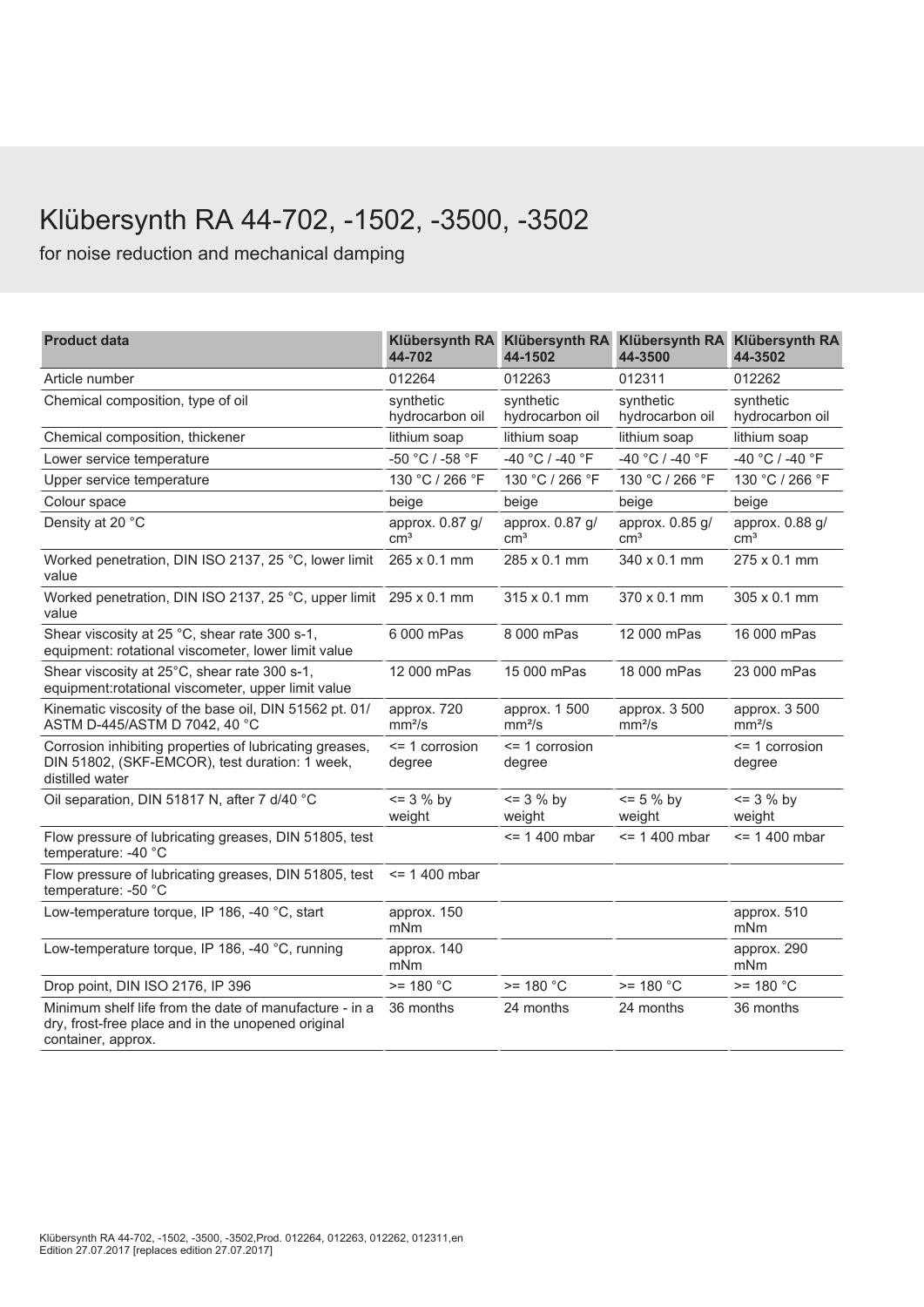